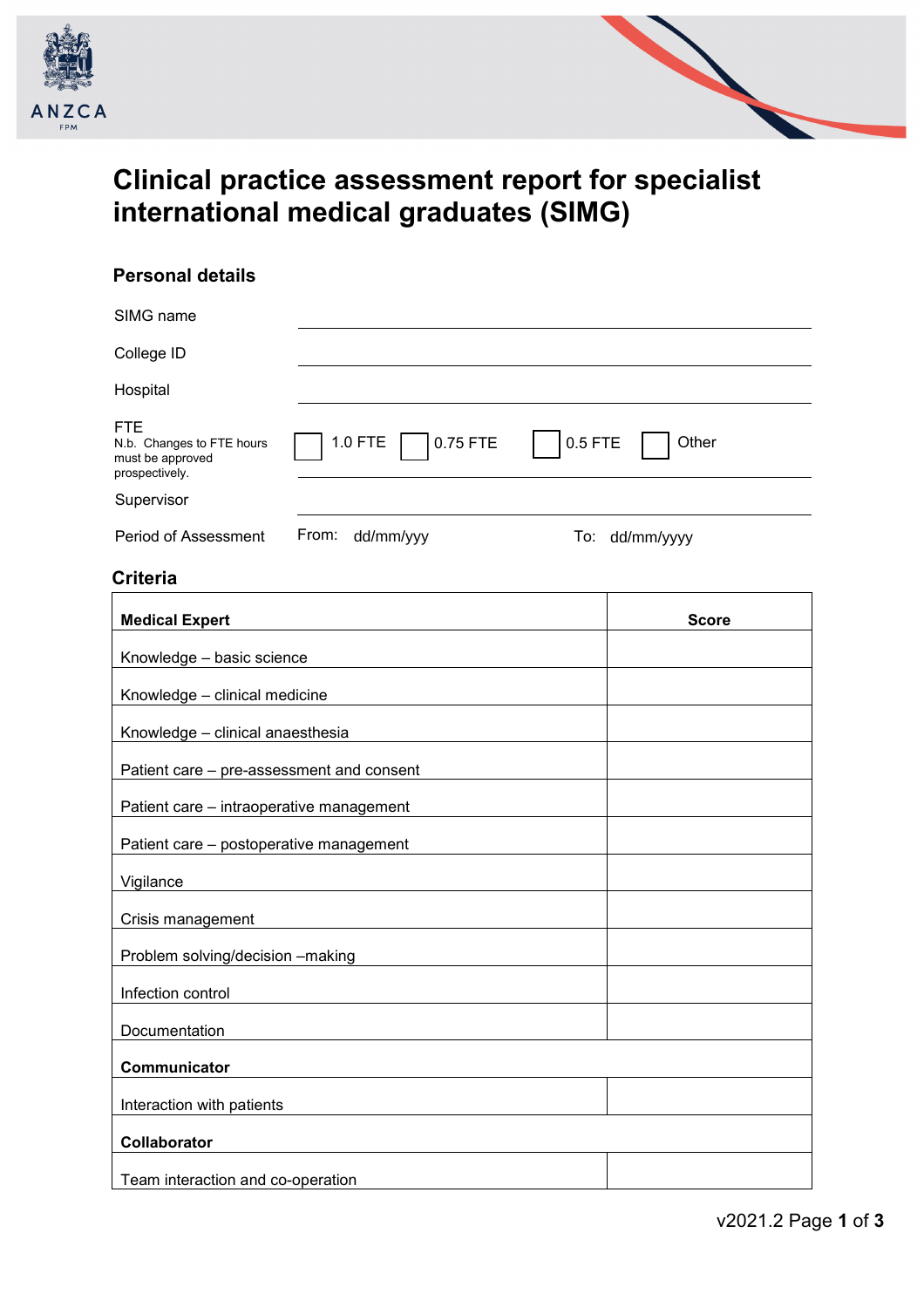| <b>Manager</b>                           |  |  |
|------------------------------------------|--|--|
| Organisation / efficiency                |  |  |
| Professional                             |  |  |
| Professionalism                          |  |  |
| Integrity                                |  |  |
| Insight                                  |  |  |
| Ethical behaviour                        |  |  |
| <b>Advocate</b>                          |  |  |
| Advocate                                 |  |  |
| <b>Scholar</b>                           |  |  |
| Scholar                                  |  |  |
| Suitability for that particular position |  |  |

**Confirmation of completion of orientation (application to first three month CPA report only)** 

Limitation of practice

**Comments**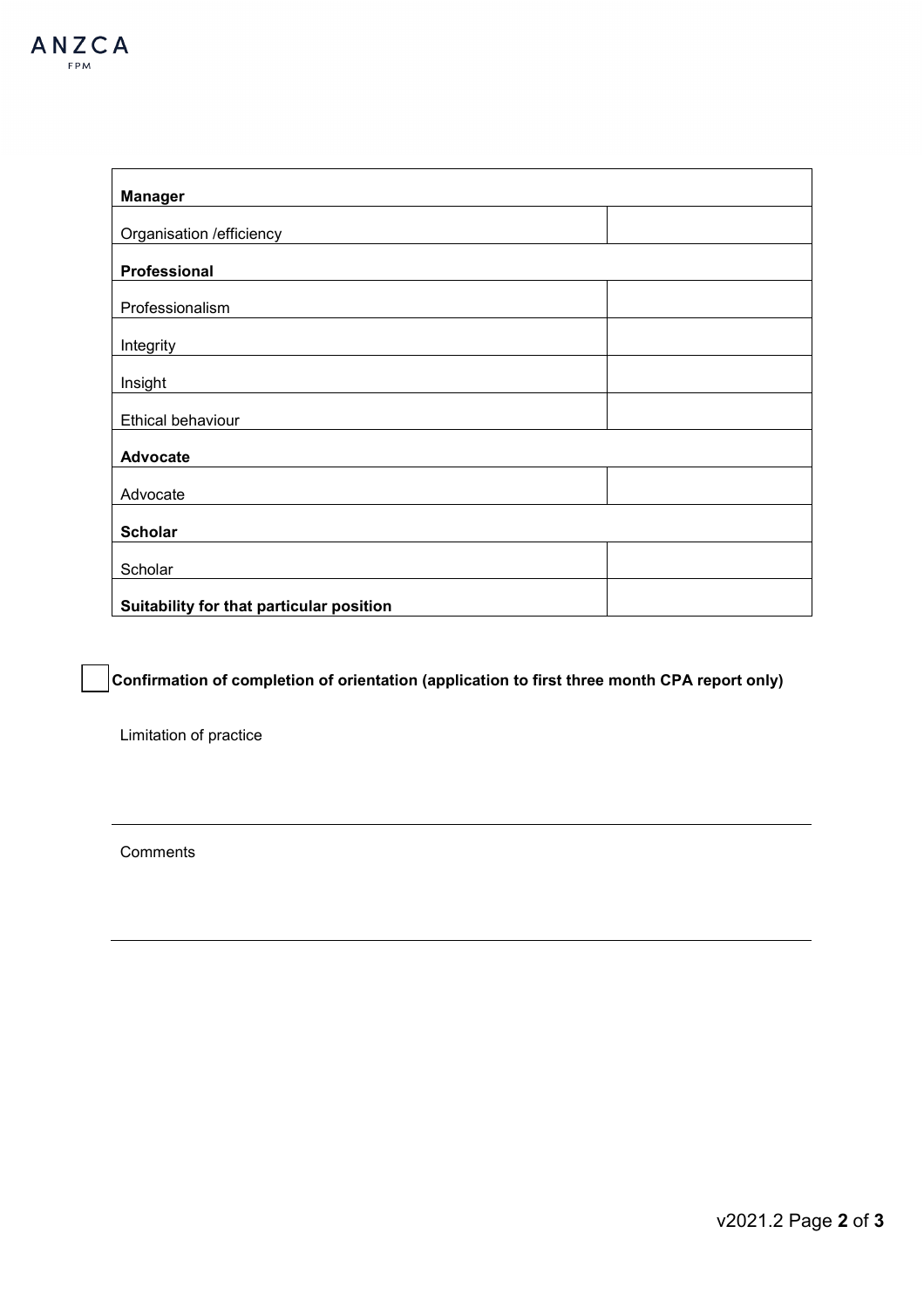

# **Supervision**

| At the time of observation Dr<br>to practice:                      | was assessed as suitable |
|--------------------------------------------------------------------|--------------------------|
| With 1:1 supervision                                               |                          |
| With on-site supervision                                           |                          |
| With remote supervision                                            |                          |
| Independently<br>(even though remote supervision may be available) |                          |
| Supervisor's name                                                  | SIMG name                |
| Signed                                                             | Signed                   |
| Date                                                               | Date                     |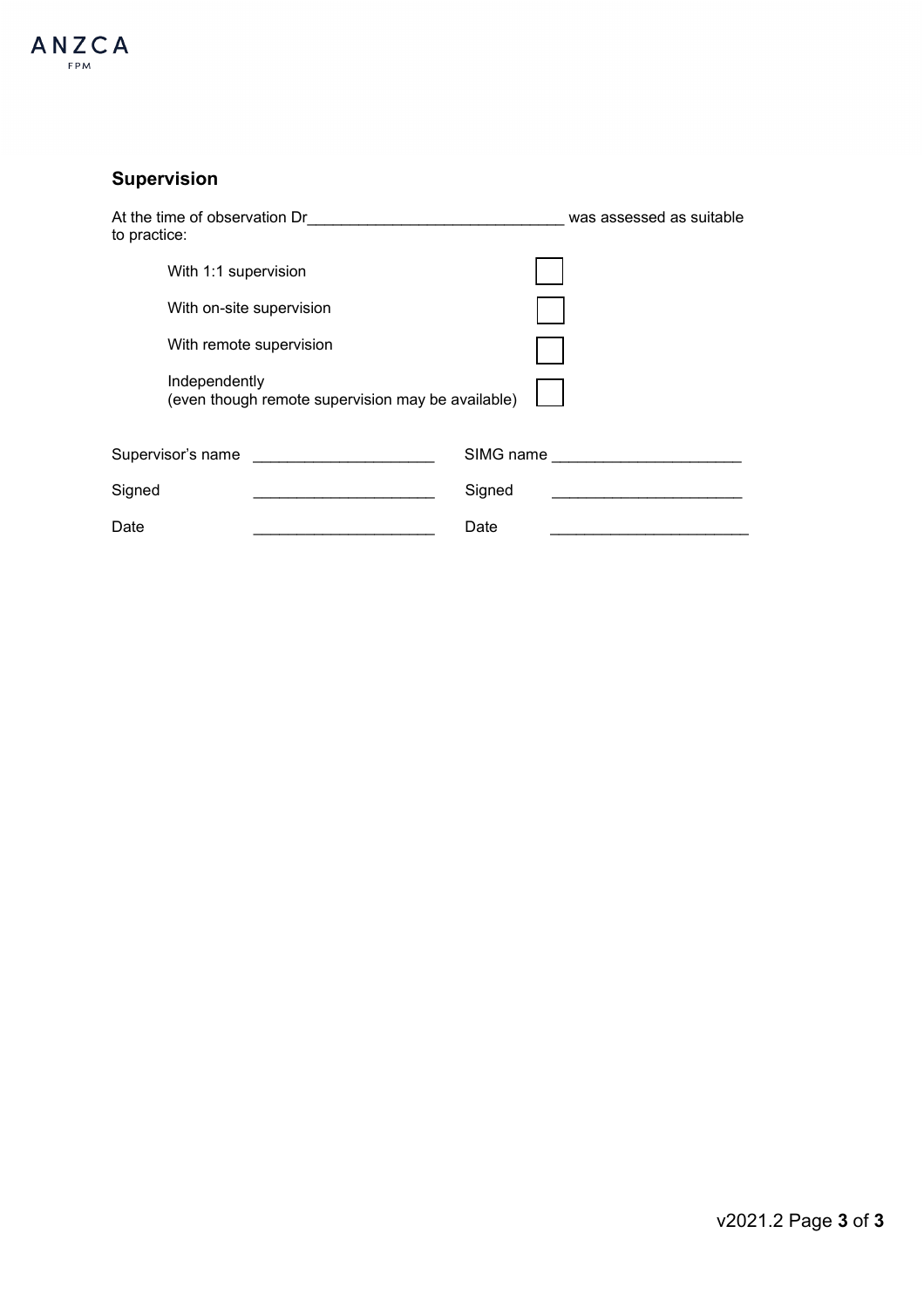# **INSTRUCTIONS FOR COMPLETING THE CPA FORM**

# **SIMG name**

This field must contain the first and surname of the specialist international medical graduate. If your name has changed since registration by marriage or deed poll, and you have not yet notified the College, you must include a copy of your marriage certificate or change of name notice.

#### **Hospital**

This field must contain the name of the hospital (not the area health service) that has been approved for this clinical practice assessment (CPA) period. The hospital name must be written in full and must not be written as an acronym.

If the clinical practice assessment period has been undertaken in more than one location, please list all locations in this field.

#### **Supervisors' name**

This field must contain the first and surname of the assessor conducting this assessment. This assessor must be the specialist international medical graduate's nominated supervisor as listed on their supervisor's agreement. If the person completing this report is not the specialist international medical graduate's nominated supervisor justification for this must be attached to the report. Please note that if someone other than the nominated supervisor completes this report, the period may not be counted towards the required clinical practice assessment period.

# **Period of assessment**

Must be written as day/month/year and must be for a period of three months unless otherwise approved by ANZCA. Clinical practice assessment reports for a period of less than three months or greater than six months may not be accepted towards the clinical practice assessment requirement.

#### **Explanation of criteria**

- **• Knowledge basic science**
- **• Knowledge clinical medicine**
- **• Knowledge clinical anaesthesia**
- **• Patient care pre-assessment and consent**

Performs a complete and appropriate assessment of the patients and presents well-documented findings, explains procedure to patient and obtains adequate informed consent.

- **• Patient care intraoperative management**
- **• Patient care postoperative management** Arranges and documents plans for postoperative care, prescribes and documents appropriate postoperative pain management.

# **• Vigilance**

Demonstrates situational awareness through constant monitoring of the patient, procedure and other personnel avoiding distraction.

#### **• Crisis management**

Manages crises appropriately, practises to reduce medical error, complies with College and hospital protocols and guidelines.

**• Problem solving/decision-making** Demonstrates sound judgment and sound clinical decision-making.

#### **• Infection control**

Demonstrates aseptic/clean techniques and standard (universal) precautions.

**• Documentation**

Comprehensively, concisely and legibly documents relevant matters.

**• Interaction with patients**

Develops trust and rapport, accurately elicits, synthetises and conveys relevant information, develops a common understanding of issues, problems and plans.

## **•Team interaction and co-operation**

Participates effectively and appropriately in an inter-professional healthcare team, consults, negotiates and enlists other team members' cooperation.

## **• Organisation/efficiency**

Creates a well-organised workspace, works efficiently and effectively, prioritises cases effectively.

#### **• Professionalism**

Shows respect for confidentiality and privacy of patients and colleagues, is punctual, works in a calm and considered manner, responds promptly to requests for assistance.

# **• Integrity**

Honest and reliable verbal and written communication. Maintains contact so readily available when needed.

#### **• Insight**

Recognises the limits of their experience and expertise, knows when to seek assistance.